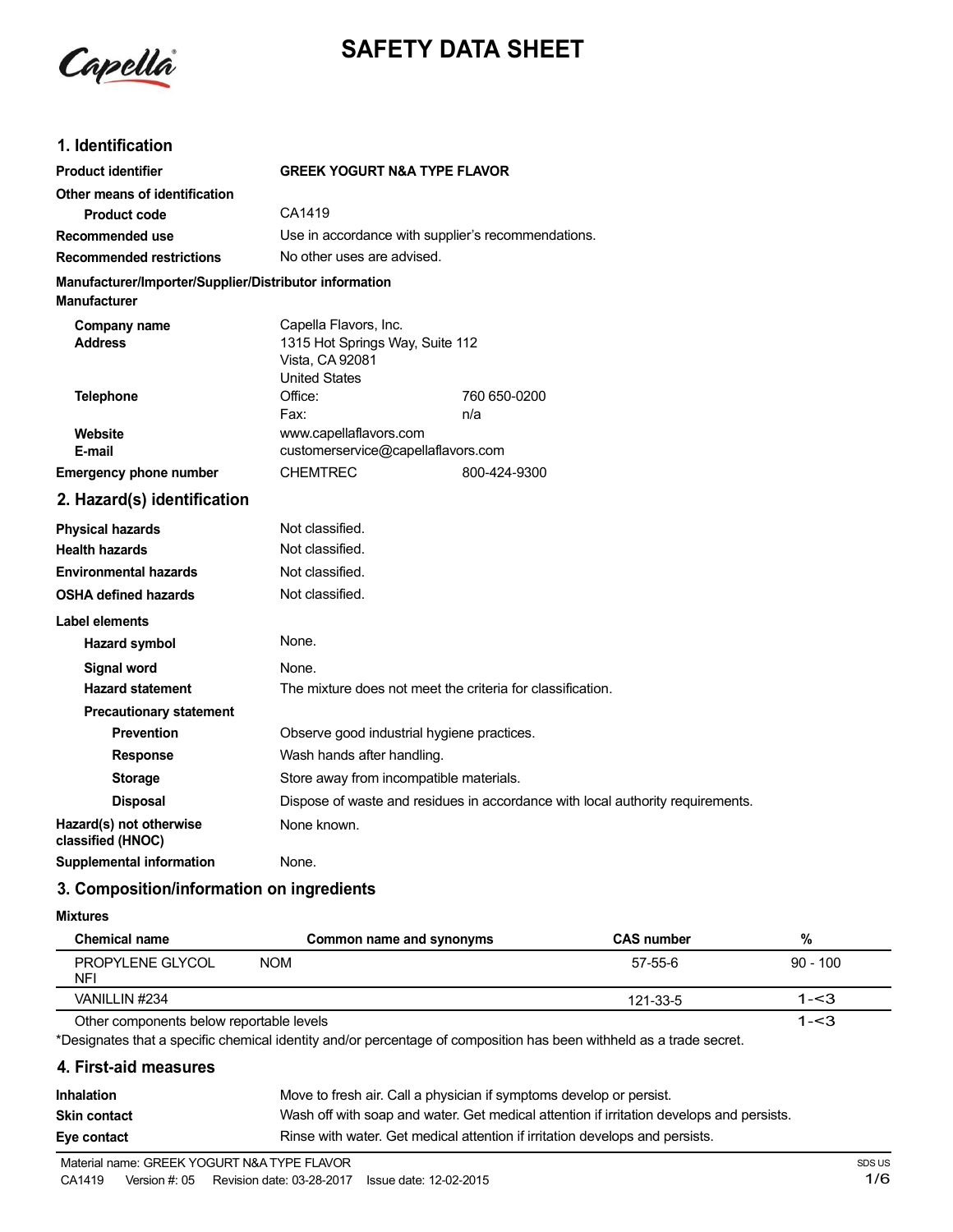| Ingestion                                                                    | Rinse mouth. Get medical attention if symptoms occur.                                                               |  |  |
|------------------------------------------------------------------------------|---------------------------------------------------------------------------------------------------------------------|--|--|
| <b>Most important</b><br>symptoms/effects, acute and<br>delayed              | Direct contact with eyes may cause temporary irritation.                                                            |  |  |
| Indication of immediate<br>medical attention and special<br>treatment needed | Treat symptomatically.                                                                                              |  |  |
| <b>General information</b>                                                   | Ensure that medical personnel are aware of the material(s) involved, and take precautions to<br>protect themselves. |  |  |
| 5. Fire-fighting measures                                                    |                                                                                                                     |  |  |
| Suitable extinguishing media                                                 | Alcohol resistant foam. Powder. Carbon dioxide (CO2).                                                               |  |  |
| Unsuitable extinguishing<br>media                                            | Do not use water jet as an extinguisher, as this will spread the fire.                                              |  |  |
| Specific hazards arising from<br>the chemical                                | During fire, gases hazardous to health may be formed.                                                               |  |  |

Self-contained breathing apparatus and full protective clothing must be worn in case of fire.

Move containers from fire area if you can do so without risk.

Use standard firefighting procedures and consider the hazards of other involved materials. No unusual fire or explosion hazards noted.

#### **6. Accidental release measures**

**Special protective equipment and precautions for firefighters**

**equipment/instructions Specific methods General fire hazards**

**Fire fighting**

| Personal precautions,<br>protective equipment and<br>emergency procedures | Keep unnecessary personnel away. For personal protection, see section 8 of the SDS.                                                                                                                                                               |
|---------------------------------------------------------------------------|---------------------------------------------------------------------------------------------------------------------------------------------------------------------------------------------------------------------------------------------------|
| Methods and materials for<br>containment and cleaning up                  | Use water spray to reduce vapors or divert vapor cloud drift.                                                                                                                                                                                     |
|                                                                           | Large Spills: Stop the flow of material, if this is without risk. Dike the spilled material, where this is<br>possible. Absorb in vermiculite, dry sand or earth and place into containers. Following product<br>recovery, flush area with water. |
|                                                                           | Small Spills: Wipe up with absorbent material (e.g. cloth, fleece). Clean surface thoroughly to<br>remove residual contamination.                                                                                                                 |
|                                                                           | Never return spills to original containers for re-use. For waste disposal, see section 13 of the SDS.                                                                                                                                             |
| <b>Environmental precautions</b>                                          | Avoid discharge into drains, water courses or onto the ground.                                                                                                                                                                                    |
| 7. Handling and storage                                                   |                                                                                                                                                                                                                                                   |
|                                                                           |                                                                                                                                                                                                                                                   |

| Precautions for safe handling   | Avoid prolonged exposure. Observe good industrial hygiene practices.                               |
|---------------------------------|----------------------------------------------------------------------------------------------------|
| Conditions for safe storage,    | Store in original tightly closed container. Store away from incompatible materials (see Section 10 |
| including any incompatibilities | of the SDS).                                                                                       |

# **8. Exposure controls/personal protection**

#### **Occupational exposure limits**

The following constituents are the only constituents of the product which have a PEL, TLV or other recommended exposure limit. At this time, the other constituents have no known exposure limits.

#### **US. Workplace Environmental Exposure Level (WEEL) Guides**

| <b>Components</b>                         | Type                                                                                                                                                                                                                                                                                                                                                                                                   | Value             | Form     |
|-------------------------------------------|--------------------------------------------------------------------------------------------------------------------------------------------------------------------------------------------------------------------------------------------------------------------------------------------------------------------------------------------------------------------------------------------------------|-------------------|----------|
| PROPYLENE GLYCOL<br>NOM NFI (CAS 57-55-6) | TWA                                                                                                                                                                                                                                                                                                                                                                                                    | $10 \text{ mg/m}$ | Aerosol. |
| VANILLIN #234 (CAS<br>$121 - 33 - 5$      | TWA                                                                                                                                                                                                                                                                                                                                                                                                    | 10 $mq/m3$        |          |
| <b>Biological limit values</b>            | No biological exposure limits noted for the ingredient(s).                                                                                                                                                                                                                                                                                                                                             |                   |          |
| Appropriate engineering<br>controls       | Good general ventilation (typically 10 air changes per hour) should be used. Ventilation rates<br>should be matched to conditions. If applicable, use process enclosures, local exhaust ventilation,<br>or other engineering controls to maintain airborne levels below recommended exposure limits. If<br>exposure limits have not been established, maintain airborne levels to an acceptable level. |                   |          |
|                                           |                                                                                                                                                                                                                                                                                                                                                                                                        |                   |          |

#### **Individual protection measures, such as personal protective equipment**

**Eye/face protection** Wear safety glasses with side shields (or goggles).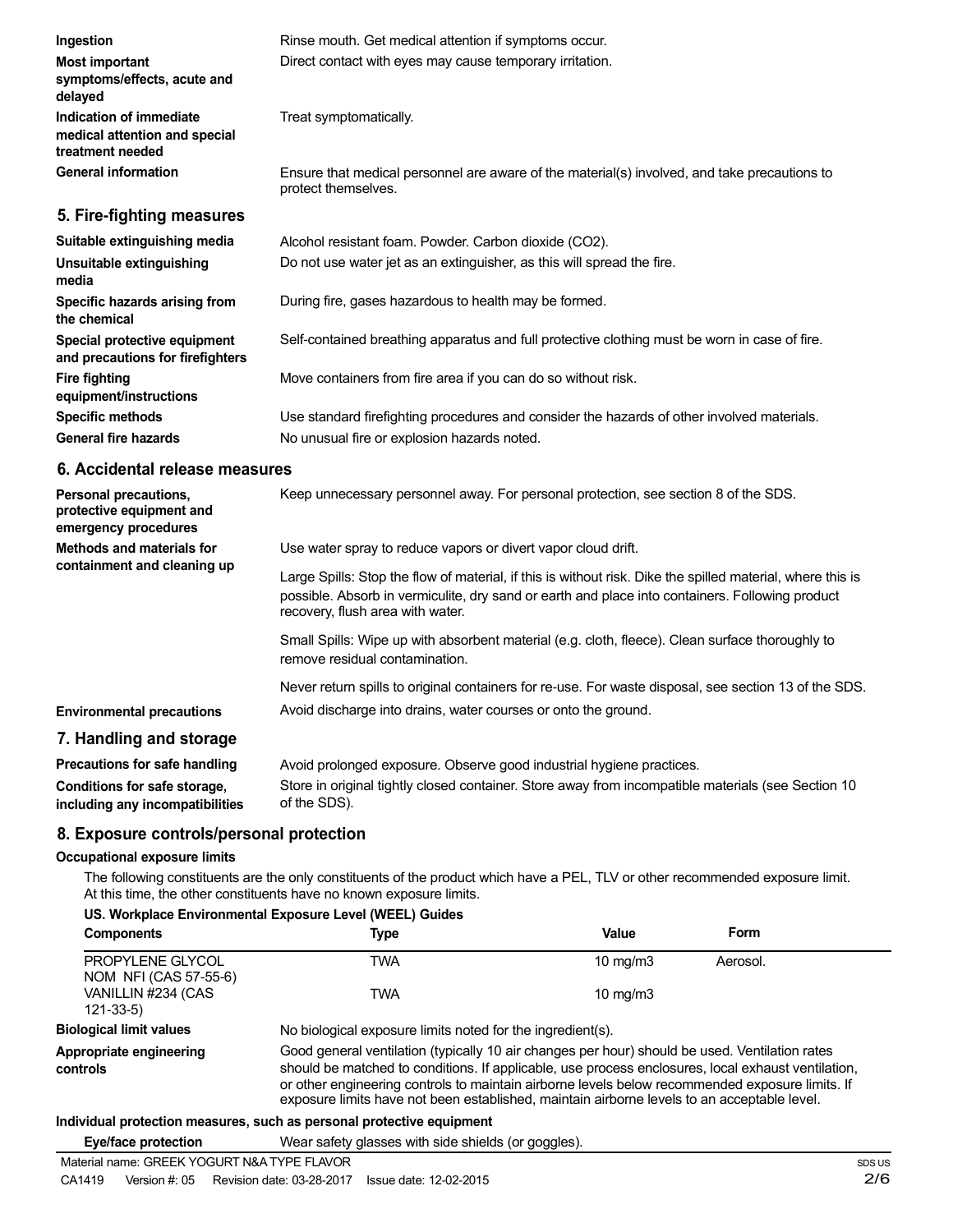| <b>Skin protection</b><br><b>Hand protection</b> | Wear appropriate chemical resistant gloves.                                                                                                                                                                                 |
|--------------------------------------------------|-----------------------------------------------------------------------------------------------------------------------------------------------------------------------------------------------------------------------------|
| Other                                            | Wear suitable protective clothing.                                                                                                                                                                                          |
| <b>Respiratory protection</b>                    | In case of insufficient ventilation, wear suitable respiratory equipment.                                                                                                                                                   |
| <b>Thermal hazards</b>                           | Wear appropriate thermal protective clothing, when necessary.                                                                                                                                                               |
| General hygiene<br>considerations                | Always observe good personal hygiene measures, such as washing after handling the material<br>and before eating, drinking, and/or smoking. Routinely wash work clothing and protective<br>equipment to remove contaminants. |

# **9. Physical and chemical properties**

| Appearance                                        |                                                                                               |
|---------------------------------------------------|-----------------------------------------------------------------------------------------------|
| <b>Physical state</b>                             | Liquid.                                                                                       |
| Form                                              | Liquid.                                                                                       |
| Color                                             | Not available.                                                                                |
| Odor                                              | Not available.                                                                                |
| <b>Odor threshold</b>                             | Not available.                                                                                |
| pH                                                | Not available.                                                                                |
| Melting point/freezing point                      | -74.2 °F (-59 °C) estimated                                                                   |
| Initial boiling point and boiling<br>range        | 370.76 °F (188.2 °C) estimated                                                                |
| <b>Flash point</b>                                | > 220.0 °F (> 104.4 °C) Closed Cup                                                            |
| <b>Evaporation rate</b>                           | Not available.                                                                                |
| Flammability (solid, gas)                         | Not applicable.                                                                               |
| Upper/lower flammability or explosive limits      |                                                                                               |
| <b>Flammability limit - lower</b><br>$(\%)$       | Not available.                                                                                |
| <b>Flammability limit - upper</b><br>$(\%)$       | Not available.                                                                                |
| Explosive limit - lower (%)                       | Not available.                                                                                |
| Explosive limit - upper (%)                       | Not available.                                                                                |
| Vapor pressure                                    | 0.17 hPa estimated                                                                            |
| Vapor density                                     | Not available.                                                                                |
| <b>Relative density</b>                           | Not available.                                                                                |
| Solubility(ies)                                   |                                                                                               |
| Solubility (water)                                | Not available.                                                                                |
| <b>Partition coefficient</b><br>(n-octanol/water) | Not available.                                                                                |
| <b>Auto-ignition temperature</b>                  | 700 °F (371.11 °C) estimated                                                                  |
| <b>Decomposition temperature</b>                  | Not available.                                                                                |
| <b>Viscosity</b>                                  | Not available.                                                                                |
| <b>Other information</b>                          |                                                                                               |
| <b>Explosive properties</b>                       | Not explosive.                                                                                |
| <b>Flammability class</b>                         | Combustible IIIB estimated                                                                    |
| <b>Oxidizing properties</b>                       | Not oxidizing.                                                                                |
| <b>Refractive index</b>                           | 1.4188 - 1.4488                                                                               |
| <b>Specific gravity</b>                           | $1.02 - 1.05$                                                                                 |
| 10. Stability and reactivity                      |                                                                                               |
| Reactivity                                        | The product is stable and non-reactive under normal conditions of use, storage and transport. |
| <b>Chemical stability</b>                         | Material is stable under normal conditions.                                                   |
| <b>Possibility of hazardous</b>                   | No dangerous reaction known under conditions of normal use.                                   |

**reactions**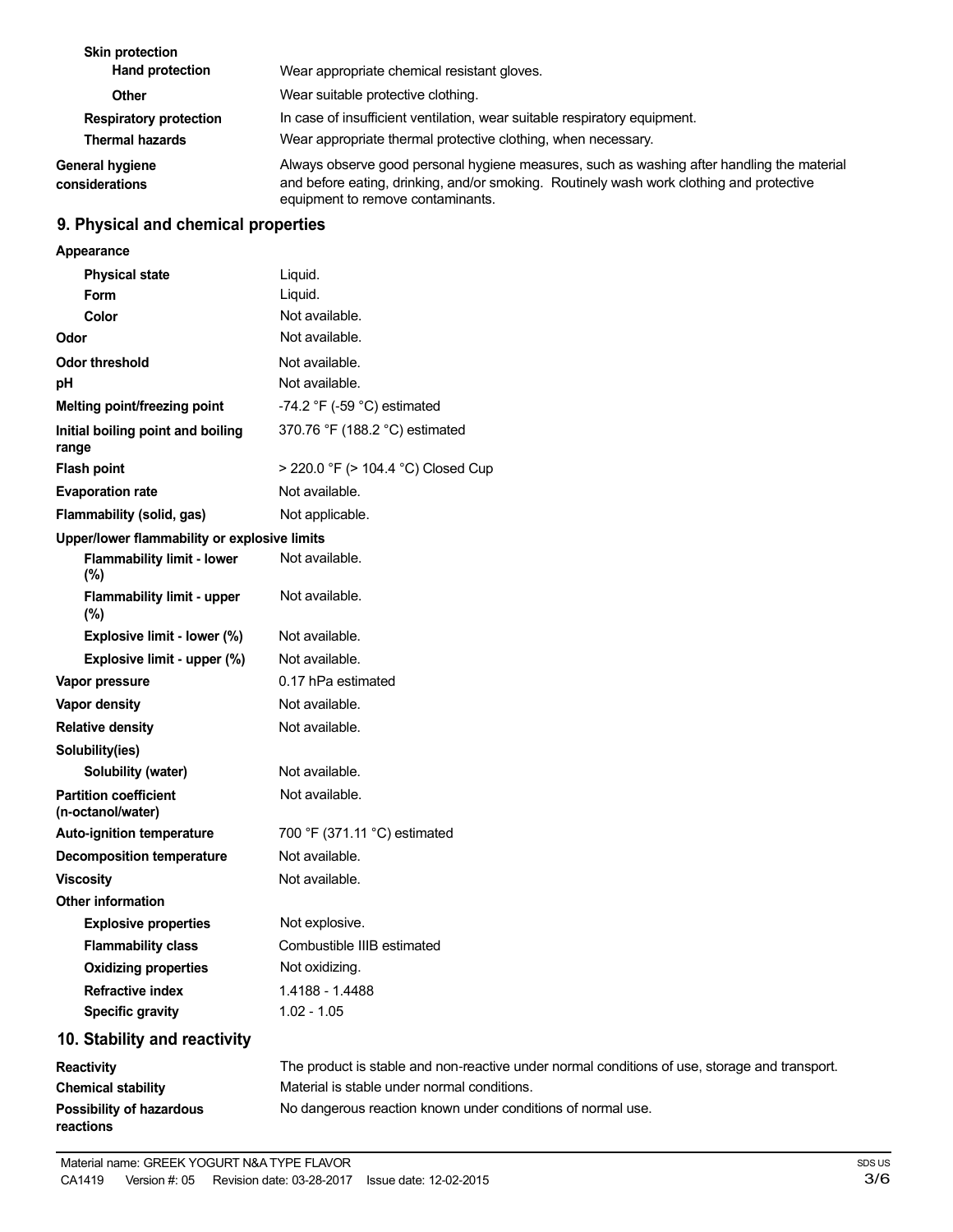| Conditions to avoid            | Contact with incompatible materials.           |
|--------------------------------|------------------------------------------------|
| Incompatible materials         | Strong oxidizing agents.                       |
| <b>Hazardous decomposition</b> | No hazardous decomposition products are known. |
| products                       |                                                |

# **11. Toxicological information**

| Information on likely routes of exposure                                               |                                                                                                                                                                                                       |  |  |
|----------------------------------------------------------------------------------------|-------------------------------------------------------------------------------------------------------------------------------------------------------------------------------------------------------|--|--|
| <b>Inhalation</b>                                                                      | Prolonged inhalation may be harmful.                                                                                                                                                                  |  |  |
| <b>Skin contact</b>                                                                    | No adverse effects due to skin contact are expected.                                                                                                                                                  |  |  |
| Eye contact                                                                            | Direct contact with eyes may cause temporary irritation.                                                                                                                                              |  |  |
| Ingestion                                                                              | Expected to be a low ingestion hazard.                                                                                                                                                                |  |  |
| Symptoms related to the<br>physical, chemical and<br>toxicological characteristics     | Direct contact with eyes may cause temporary irritation.                                                                                                                                              |  |  |
| Information on toxicological effects                                                   |                                                                                                                                                                                                       |  |  |
| <b>Acute toxicity</b>                                                                  | Not available.                                                                                                                                                                                        |  |  |
| Skin corrosion/irritation                                                              | Prolonged skin contact may cause temporary irritation.                                                                                                                                                |  |  |
| Serious eye damage/eye<br>irritation                                                   | Direct contact with eyes may cause temporary irritation.                                                                                                                                              |  |  |
| Respiratory or skin sensitization                                                      |                                                                                                                                                                                                       |  |  |
| <b>Respiratory sensitization</b>                                                       | Not a respiratory sensitizer.                                                                                                                                                                         |  |  |
| <b>Skin sensitization</b><br>Germ cell mutagenicity                                    | This product is not expected to cause skin sensitization.<br>No data available to indicate product or any components present at greater than 0.1% are<br>mutagenic or genotoxic.                      |  |  |
| Carcinogenicity                                                                        | Not classifiable as to carcinogenicity to humans.                                                                                                                                                     |  |  |
| IARC Monographs. Overall Evaluation of Carcinogenicity                                 |                                                                                                                                                                                                       |  |  |
| Not regulated.<br>Not listed.                                                          | OSHA Specifically Regulated Substances (29 CFR 1910.1001-1050)<br>US. National Toxicology Program (NTP) Report on Carcinogens                                                                         |  |  |
| <b>Reproductive toxicity</b>                                                           | This product is not expected to cause reproductive or developmental effects.                                                                                                                          |  |  |
| Specific target organ toxicity -<br>single exposure                                    | Not classified.                                                                                                                                                                                       |  |  |
| Specific target organ toxicity -<br>repeated exposure                                  | Not classified.                                                                                                                                                                                       |  |  |
| <b>Aspiration hazard</b>                                                               | Not an aspiration hazard.                                                                                                                                                                             |  |  |
| <b>Chronic effects</b>                                                                 | Prolonged inhalation may be harmful.                                                                                                                                                                  |  |  |
| 12. Ecological information                                                             |                                                                                                                                                                                                       |  |  |
| <b>Ecotoxicity</b>                                                                     | The product is not classified as environmentally hazardous. However, this does not exclude the<br>possibility that large or frequent spills can have a harmful or damaging effect on the environment. |  |  |
| Persistence and degradability<br><b>Bioaccumulative potential</b>                      |                                                                                                                                                                                                       |  |  |
| Partition coefficient n-octanol / water (log Kow)<br>PROPYLENE GLYCOL<br>VANILLIN #234 | NOM NFI<br>$-0.92$<br>1.37                                                                                                                                                                            |  |  |
| <b>Mobility in soil</b>                                                                | No data available.                                                                                                                                                                                    |  |  |
| Other adverse effects                                                                  | No other adverse environmental effects (e.g. ozone depletion, photochemical ozone creation<br>potential, endocrine disruption, global warming potential) are expected from this component.            |  |  |
| 13. Disposal considerations                                                            |                                                                                                                                                                                                       |  |  |
| <b>Disposal instructions</b><br><b>Local disposal regulations</b>                      | Collect and reclaim or dispose in sealed containers at licensed waste disposal site.<br>Dispose in accordance with all applicable regulations.                                                        |  |  |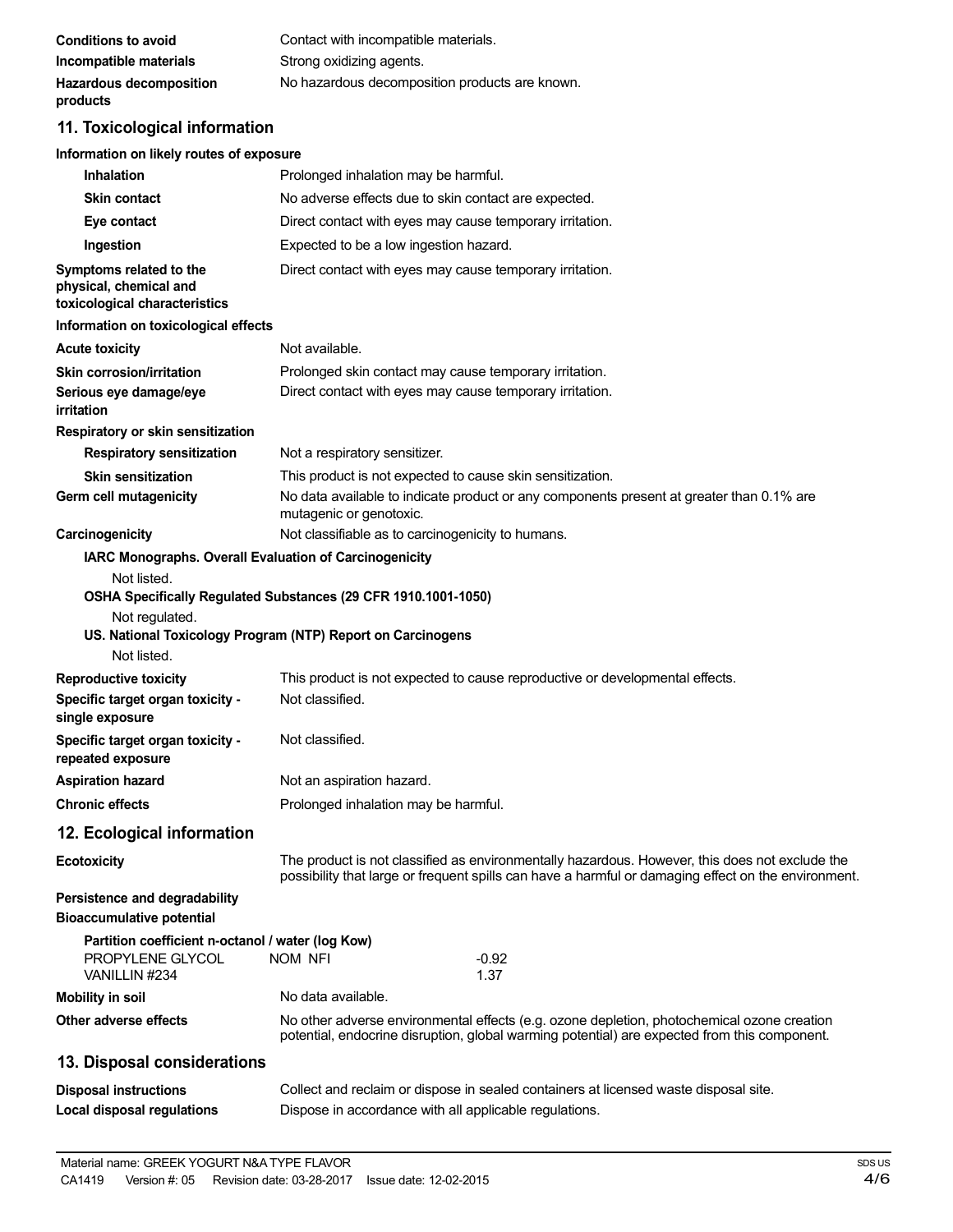| Hazardous waste code                                                           | The waste code should be assigned in discussion between the user, the producer and the waste                                                                                                                           |                        |
|--------------------------------------------------------------------------------|------------------------------------------------------------------------------------------------------------------------------------------------------------------------------------------------------------------------|------------------------|
|                                                                                | disposal company.                                                                                                                                                                                                      |                        |
| Waste from residues / unused<br>products                                       | Dispose of in accordance with local regulations. Empty containers or liners may retain some<br>product residues. This material and its container must be disposed of in a safe manner (see:<br>Disposal instructions). |                        |
| <b>Contaminated packaging</b>                                                  | Since emptied containers may retain product residue, follow label warnings even after container is<br>emptied. Empty containers should be taken to an approved waste handling site for recycling or<br>disposal.       |                        |
| 14. Transport information                                                      |                                                                                                                                                                                                                        |                        |
| <b>DOT</b>                                                                     |                                                                                                                                                                                                                        |                        |
| Not regulated as dangerous goods.                                              |                                                                                                                                                                                                                        |                        |
| <b>IATA</b>                                                                    |                                                                                                                                                                                                                        |                        |
| Not regulated as dangerous goods.                                              |                                                                                                                                                                                                                        |                        |
| <b>IMDG</b>                                                                    |                                                                                                                                                                                                                        |                        |
| Not regulated as dangerous goods.                                              | Not established.                                                                                                                                                                                                       |                        |
| Transport in bulk according to<br>Annex II of MARPOL 73/78 and<br>the IBC Code |                                                                                                                                                                                                                        |                        |
| 15. Regulatory information                                                     |                                                                                                                                                                                                                        |                        |
| <b>US federal regulations</b>                                                  | This product is not known to be a "Hazardous Chemical" as defined by the OSHA Hazard<br>Communication Standard, 29 CFR 1910.1200.                                                                                      |                        |
| TSCA Section 12(b) Export Notification (40 CFR 707, Subpt. D)                  |                                                                                                                                                                                                                        |                        |
| Not regulated.                                                                 |                                                                                                                                                                                                                        |                        |
| CERCLA Hazardous Substance List (40 CFR 302.4)                                 |                                                                                                                                                                                                                        |                        |
| Not listed.                                                                    |                                                                                                                                                                                                                        |                        |
| SARA 304 Emergency release notification                                        |                                                                                                                                                                                                                        |                        |
| Not regulated.                                                                 | OSHA Specifically Regulated Substances (29 CFR 1910.1001-1050)                                                                                                                                                         |                        |
| Not regulated.                                                                 |                                                                                                                                                                                                                        |                        |
| Superfund Amendments and Reauthorization Act of 1986 (SARA)                    |                                                                                                                                                                                                                        |                        |
| <b>Hazard categories</b>                                                       | Immediate Hazard - No                                                                                                                                                                                                  |                        |
|                                                                                | Delayed Hazard - No<br>Fire Hazard - No<br>Pressure Hazard - No<br>Reactivity Hazard - No                                                                                                                              |                        |
| SARA 302 Extremely hazardous substance                                         |                                                                                                                                                                                                                        |                        |
| Not listed.                                                                    |                                                                                                                                                                                                                        |                        |
| SARA 311/312 Hazardous<br>chemical                                             | No                                                                                                                                                                                                                     |                        |
| SARA 313 (TRI reporting)                                                       |                                                                                                                                                                                                                        |                        |
| Not regulated.                                                                 |                                                                                                                                                                                                                        |                        |
| <b>Other federal regulations</b>                                               |                                                                                                                                                                                                                        |                        |
|                                                                                | Clean Air Act (CAA) Section 112 Hazardous Air Pollutants (HAPs) List                                                                                                                                                   |                        |
| Not regulated.                                                                 |                                                                                                                                                                                                                        |                        |
|                                                                                | Clean Air Act (CAA) Section 112(r) Accidental Release Prevention (40 CFR 68.130)                                                                                                                                       |                        |
| Not regulated.                                                                 |                                                                                                                                                                                                                        |                        |
| <b>Safe Drinking Water Act</b><br>(SDWA)                                       | Not regulated.                                                                                                                                                                                                         |                        |
| <b>US state regulations</b>                                                    | California Safe Drinking Water and Toxic Enforcement Act of 1986 (Proposition 65): This material<br>is not known to contain any chemicals currently listed as carcinogens or reproductive toxins.                      |                        |
| <b>International Inventories</b>                                               |                                                                                                                                                                                                                        |                        |
| Country(s) or region                                                           | Inventory name                                                                                                                                                                                                         | On inventory (yes/no)* |
| Australia                                                                      | Australian Inventory of Chemical Substances (AICS)                                                                                                                                                                     | Yes                    |
| Canada                                                                         | Domestic Substances List (DSL)                                                                                                                                                                                         | No                     |
| Canada                                                                         | Non-Domestic Substances List (NDSL)                                                                                                                                                                                    | Yes                    |